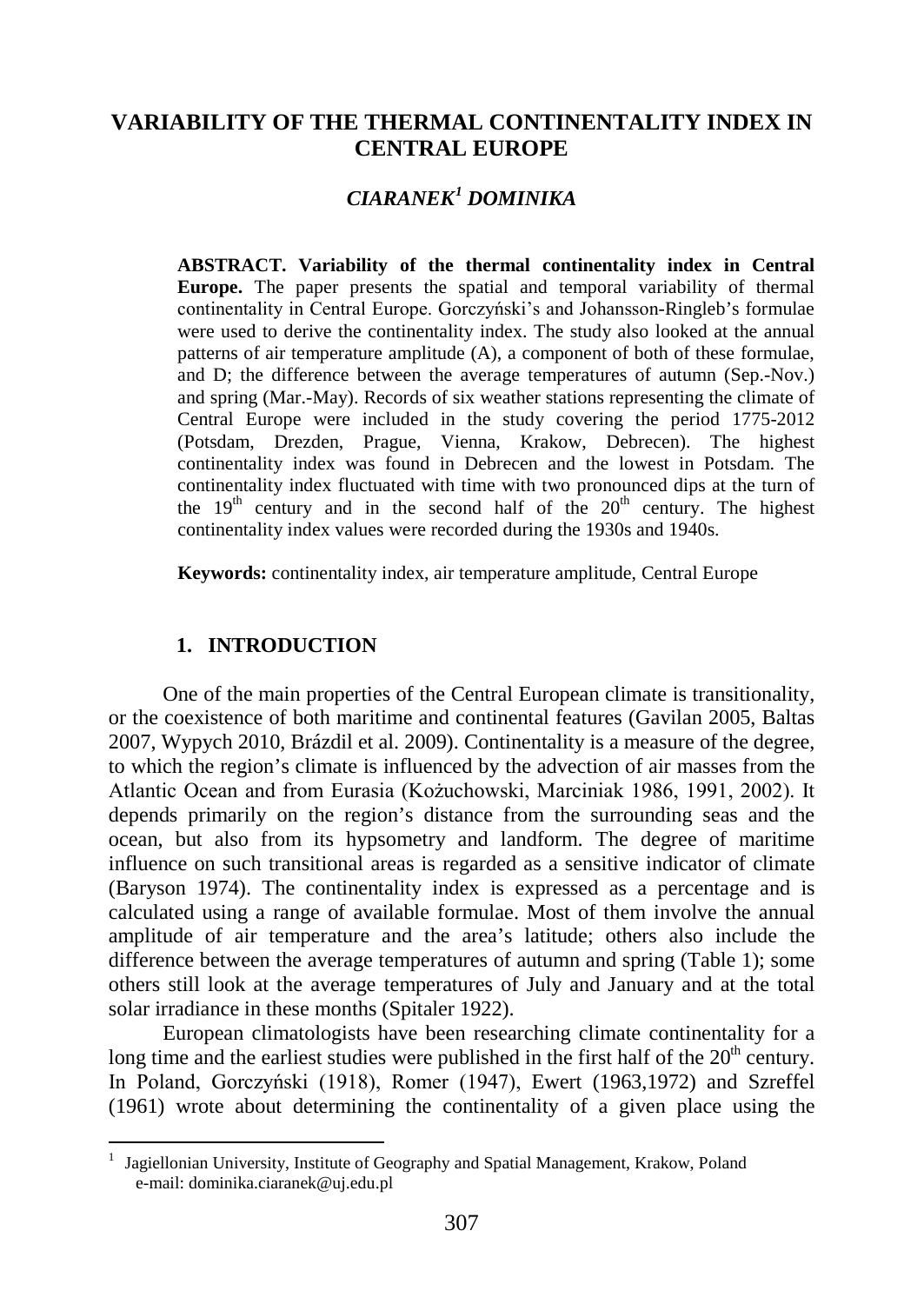amplitude of air temperature and the latitude. Wypych (2010), Baltas (2007), Gavilan (2005) also devoted a study to thermal and precipitation-determined continentality Kożuchowski (2003) and Brázdil et al. (2009) published many studies linking circulation with the degree of continentality. In his research on the variability of continentality Degórski (1984) examined the usefulness of Ellenberg's phytoindicative method that involved ranking the extents of occurrence of plant species characteristic of various climatic-vegetation zones. Huculak (1983) in turn, devised a method that pinned continentality on the time in spring and autumn when the air temperature crosses the annual average. Deniz et al.(2011) used four indicators that expressed continentality, maritime influence and climate aridity. This topic was also included in ecological studies on the adaptation of biological diversity depending on the gradient of climatic continentality in a given area (Kleinebecker et al. 2007, Ovaska et al. 2005). Hirschi et al. (2007) looked at the variability of continentality by analysing differences between the warmest and coldest months in the Arctic and Antarctic using NCEP/NCAR reanalysis.

The objective of this study is to identify the spatial and temporal variability of thermal continentality indices in Central Europe during the period 1775-2012.

## **2. DATA AND METHODS**

The average monthly air temperature records used in this study came from six weather stations located in the middle latitudes of Central Europe between 47° N and 52° N. The data were obtained from the Hungarian Meteorological Service, Jagiellonian University's Climatology Department (Poland), Deutscher Wetterdienst (Germany) and online *European Climate Assessment* database (ECA&D), OGIMET (Table 1). All of these records were validated as homogenous. The three longest ones, from the historic weather stations of Vienna and Prague (both starting in 1775) and Krakow (starting in 1792), provide a good account of the change in the climate of Central Europe since the late  $18<sup>th</sup>$  century.

The first analytical step involved the examination of four elements: the annual amplitude of air temperature (A), the difference between the average temperature in autumn and spring (D) and two continentality indices derived using selected formulae (Table 2).

One of the methods for deriving the continentality index was the one proposed by Gorczyński (1918). This particular formula is only applicable to areas between the latitudes 30° N and 60° N, i.e. in areas dominated by land, while in oceanic areas the index produces negative values (Brázdil et al. 2009). Gorczyński also tailored his formula to the southern hemisphere, which is dominated by oceans, and the index is known as the climate oceanity index (Szreffel 1961). The other formula selected for this study, the Johansson-Ringleb's, adds the difference between the average temperature of autumn (Sep.-Nov.) and spring (Mar.-May) to the amplitude of the annual air temperature (Table 2).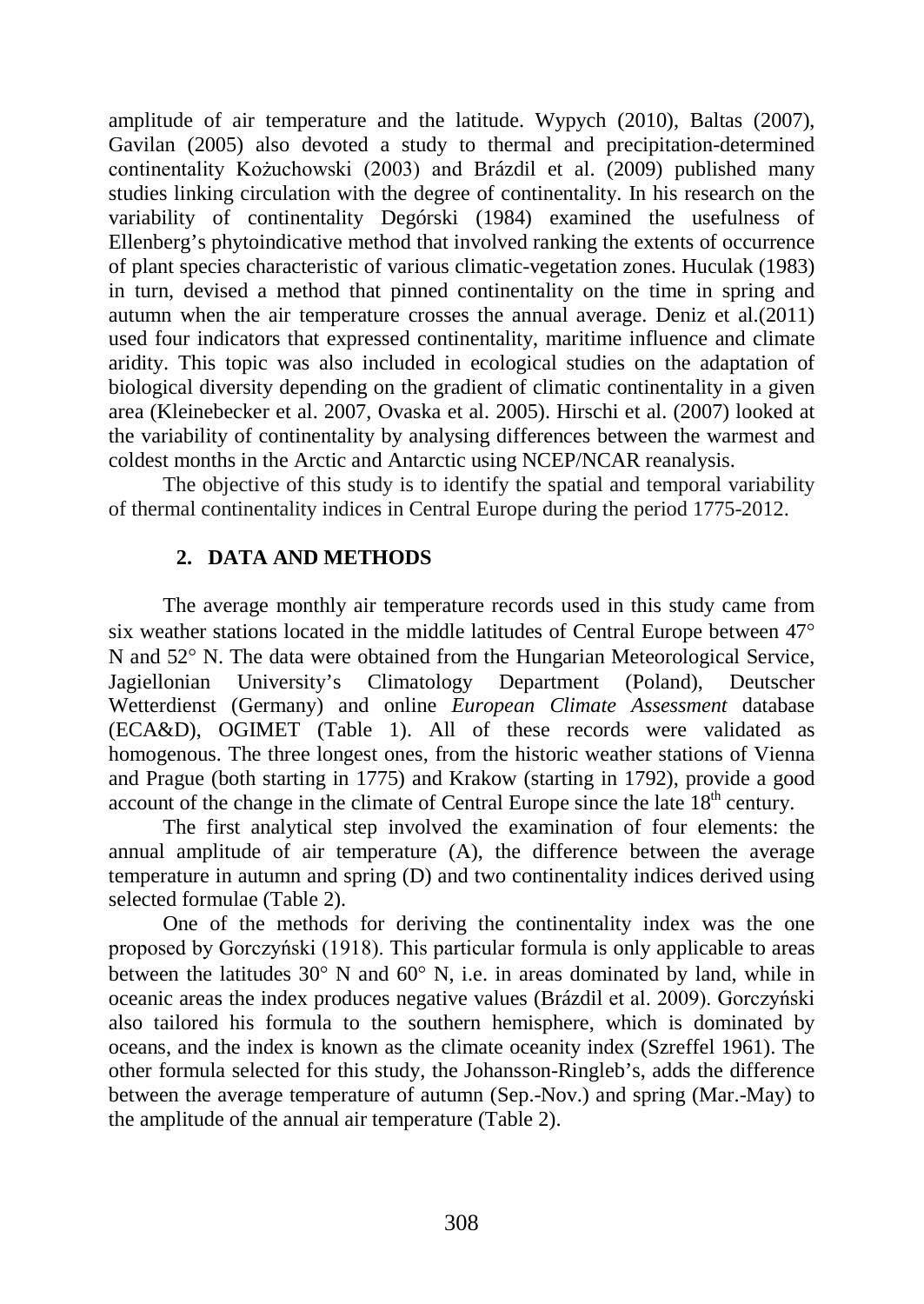| <b>Station</b> | Latitude $(\varphi)$ | Longitude         | $H$ m a.s. | Data      |  |
|----------------|----------------------|-------------------|------------|-----------|--|
|                |                      | $(\lambda)$       |            | periods   |  |
| Potsdam        | 52°38' N             | 13°07' E          | 100        | 1893-2012 |  |
| Dresden        | $51^{\circ}13'$ N    | $13^{\circ}75'$ E | 232        | 1917-2012 |  |
| Prague         | $50^{\circ}10'$ N    | $14^{\circ}25'$ E | 365        | 1775-2007 |  |
| Vienna         | 48°25' N             | 16°37' E          | 209        | 1775-2008 |  |
| Krakow         | $50^{\circ}04'$ N    | 19°58' E          | 220        | 1792-2012 |  |
| Debrecen       | $47^{\circ}48'$ N    | $21^{\circ}63'$ E | 112        | 1901-2012 |  |

*Table 1. Source material characteristic*

*Table 2. Continentality indices*

| Author                                                                                                                                         | Formula                                                                      |  |  |  |  |
|------------------------------------------------------------------------------------------------------------------------------------------------|------------------------------------------------------------------------------|--|--|--|--|
| Gorczyński $(K_G)$                                                                                                                             | $K_G = 1.7 \frac{A}{\sin \varphi} - 20.4$                                    |  |  |  |  |
| Johansson-Ringleb $(K_{IR})$                                                                                                                   | $K_{\text{JR}} = 0.6 \left( 1.6 \frac{A}{\text{sing}} - 14 \right) - D + 36$ |  |  |  |  |
| K- continentality index, $\varphi$ – latitude, A-annual temperature amplitude, D-<br>average temperature differences between autumn and spring |                                                                              |  |  |  |  |

#### **3. RESULTS**

The analysis has shown a centuries-long alternation between continental and maritime dominance of the Central European climate, which was observable at most of the stations included in the study.

The first decline in continental influence was recorded at the turn of the  $19<sup>th</sup>$ century in Prague (1890-1924), Vienna (1891-1924) and Krakow (1895-1921) (Fig. 1). The second decline was observed at the turn of 1970 at all of the stations, even though it was the strongest in Debrecen in 1967-1979. The strongest thermal continentality index values  $(K_G)$  were observed during the first three decades of the  $19<sup>th</sup>$  century in Krakow and in the third and fourth decade of the  $20<sup>th</sup>$  century in Krakow, Vienna, Prague, Potsdam and Dresno (Fig. 1). In Debrecen, these fluctuations were weak and did not follow any particular trend.

In the next step, the maritime and continental phases identified in accordance with the  $K_G$  index were compared with those identified using annual temperature amplitude. The average temperature amplitudes (A) of the common timeframe (1917-2007) ranged from 20.8°C in Potsdam to 24.7°C in Debrecen (Table 3). However, across all individual records (A), including ones longer (Krakow, Prague, Vienna) than those common to all stations, the highest amplitude was recorded in the early  $19<sup>th</sup>$  century in Krakow (33.5°C) (Table 3). An analysis of the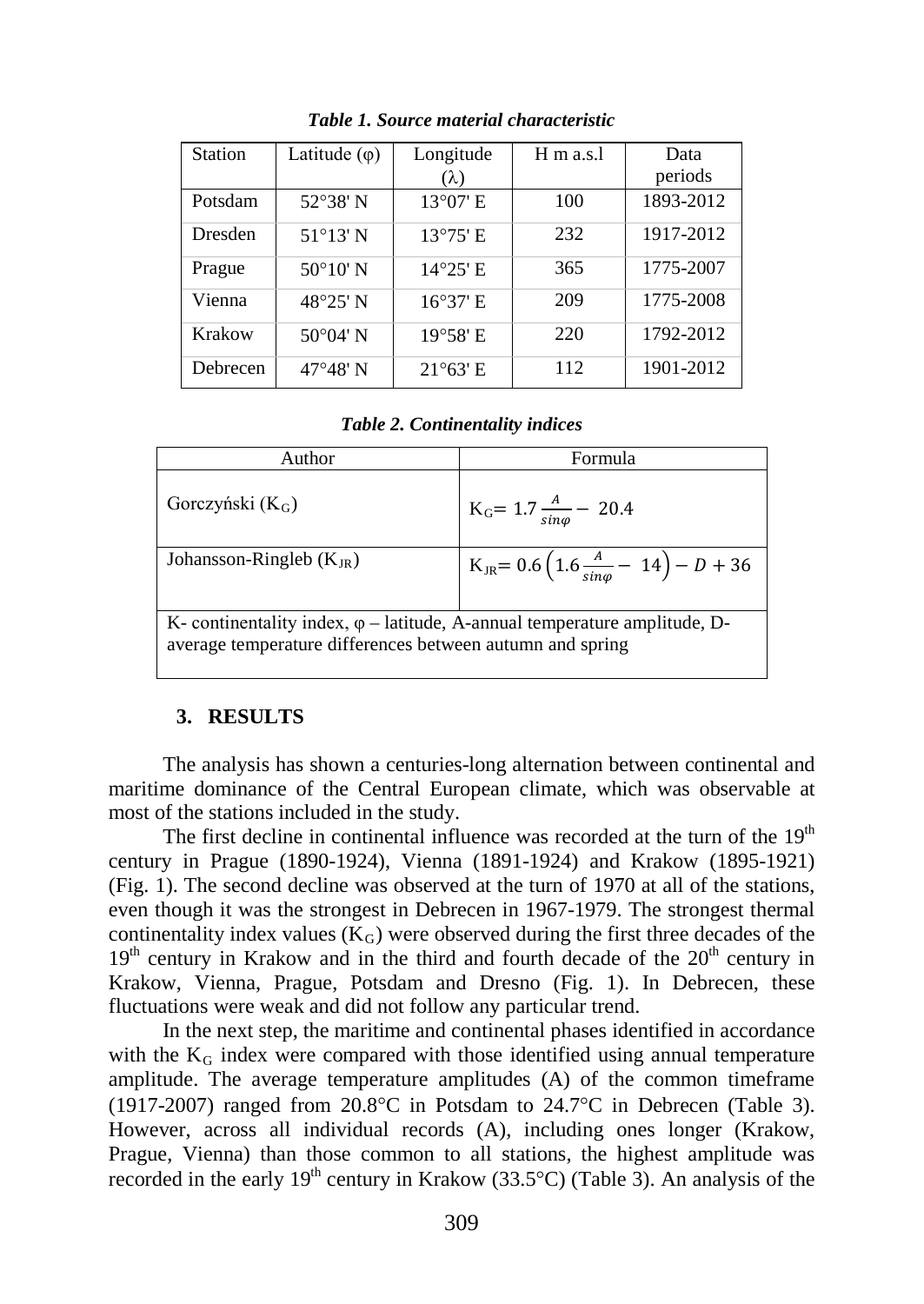standard deviations (σ) of all the elements included (A, D,  $K_G$ ,  $K_R$ ) revealed that the lowest standard deviation of the average amplitude was also in Krakow (3.4) (Table 3). The indicator defining the difference between the average temperature in autumn and spring (D) clearly confirmed the strongest continental influence in central Hungary. Indeed, of all the stations, Debrecen has produced the lowest and negative values of the D index (-0.4°C) (Table 3).

Differences between the values obtained from the Gorczyński's and Johansson-Ringleb's formulae stem from their design and are not high. Because both of the formulae include the amplitude of air temperature it would be plausible to argue that this variable has a decisive influence on continentality.



*Fig. 1. Multi-annual courses of Gorczyński (KG) and Johansson-Ringleb (KJR) thermal index values (%) in selected European stations*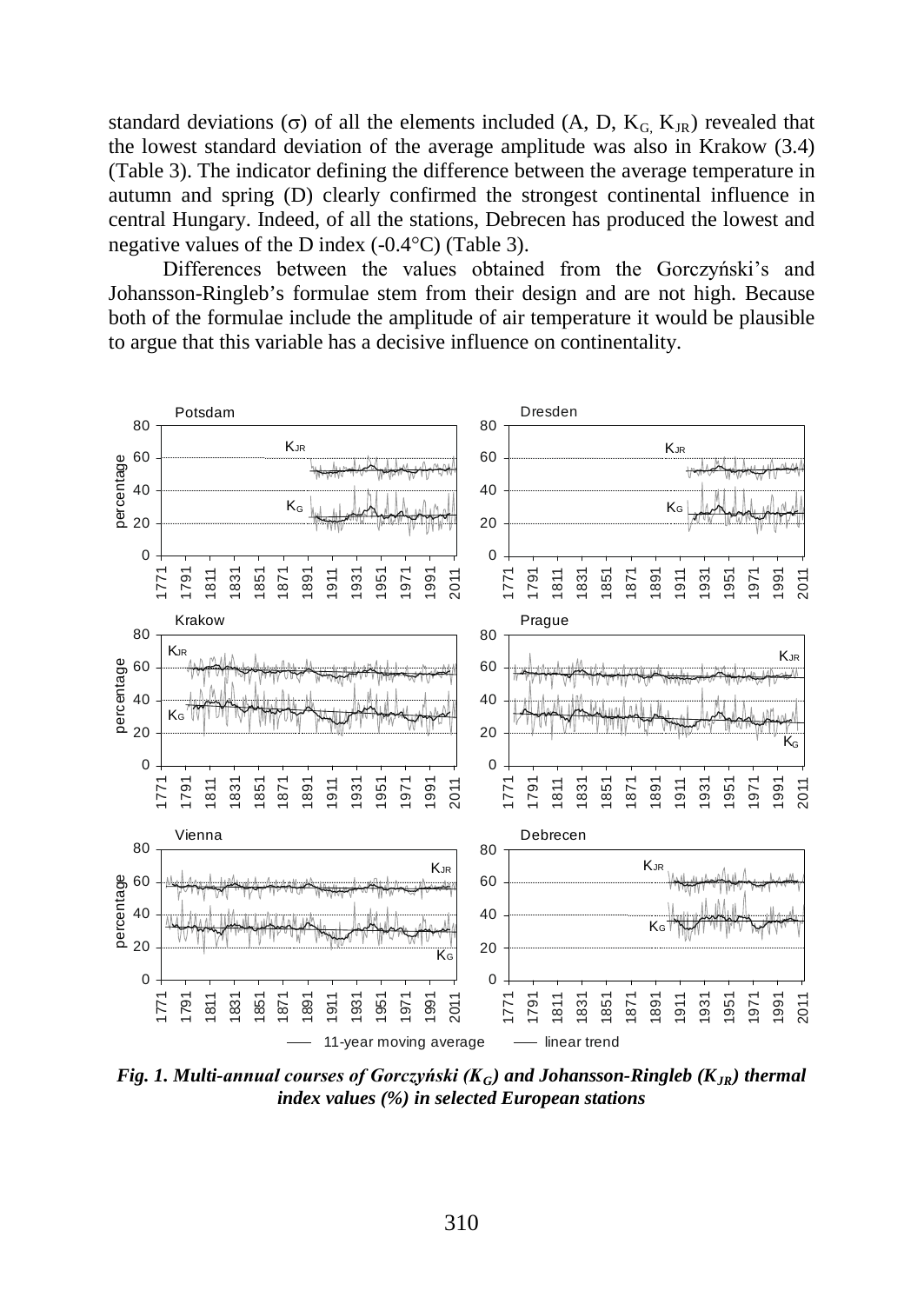| Station        | Amplitude $(A)$ [ $^{\circ}$ C] |              |              | Autumn/Spring (D) $[°C]$ |        |              |                      |          |
|----------------|---------------------------------|--------------|--------------|--------------------------|--------|--------------|----------------------|----------|
|                | Mean                            | Max          | Min          | $\sigma$                 | Mean   | Max          | Min                  | $\sigma$ |
| Potsdam        | 20.8                            | 29.5<br>1929 | 15.2<br>1974 | 3.1                      | 0.4    | 4.5<br>2006  | $-4.2$<br>1920       | 1.5      |
| Dresden        | 21.0                            | 29.8<br>1929 | 15.4<br>1974 | 3.1                      | 0.8    | 4.4<br>2006  | $-3.7$<br>1920       | 1.6      |
| Prague         | 22.5                            | 32.9<br>1788 | 16.3<br>1974 | 3.1                      | 0.4    | 5.6<br>1785  | $-3.8$<br>2007       | 1.5      |
| Vienna         | 22.7                            | 30.7<br>1788 | 16.1<br>1806 | 2.7                      | 0.1    | 4.8<br>1785  | $-4.7$<br>1920       | 1.4      |
| Krakow         | 23.9                            | 33.5<br>1823 | 17.3<br>1806 | 3.4                      | 0.3    | 4.3<br>1839  | $-5.4$<br>1920       | 1.5      |
| Debrecen       | 24.7                            | 32.8<br>1964 | 19.3<br>1915 | 2.9                      | $-0.4$ | 3.2<br>1944  | $-5.8$<br>1920       | 1.7      |
| <b>Station</b> | $K_G$ [%]                       |              |              | $K_{JR}$ [%]             |        |              |                      |          |
|                | Mean                            | Max          | Min          | $\sigma$                 | Mean   | Max          | Min                  | $\sigma$ |
| Potsdam        | 24.4                            | 43.0<br>1929 | 12.3<br>1974 | 6.6                      | 52.4   | 61.5<br>1940 | 46.0<br>1949         | 3.5      |
| Dresden        | 26.0                            | 45.3<br>1929 | 13.7<br>1974 | 6.8                      | 52.6   | 61.1<br>1956 | 46.4<br>1977         | 3.5      |
| Prague         | 29.3                            | 52.3<br>1788 | 15.7<br>1974 | 6.9                      | 55.3   | 69.0<br>1788 | 46.9<br>1806         | 3.9      |
| Vienna         | 31.1                            | 49.2<br>1788 | 16.1<br>1806 | 6.2                      | 56.6   | 67.4<br>1788 | 48.5<br>1806         | 3.6      |
| Krakow         | 32.7                            | 53.9<br>1823 | 18.0<br>1806 | 7.6                      | 57.2   | 68.9<br>1823 | 48.4<br>1806<br>1919 | 4.4      |
| Debrecen       | 36.3                            | 54.9<br>1964 | 24.0<br>1915 | 6.6                      | 60.0   | 69.1<br>1947 | 51.5<br>1919         | 3.7      |

*Table 3. Average long-term, minimum and maximum values of amplitude (A), difference between the average temperature in autumn and spring (D) and two continentality indeces in selected European stations*

The last step in the research included an analysis of the differences between the long-term average  $K_G$  and its average values in each decade. It was found that the lowest negative values of the Gorczyński's index ranged from -2.9% in Prague to -4.6% in Krakow during the decade 1911-1920 (Fig. 2). The highest positive deviation from the long-term average occurred in 1941-1950 when it was recorded at all of the stations, but peaked in Debrecen (3.0%) and Prague (4.3%) (Fig. 2).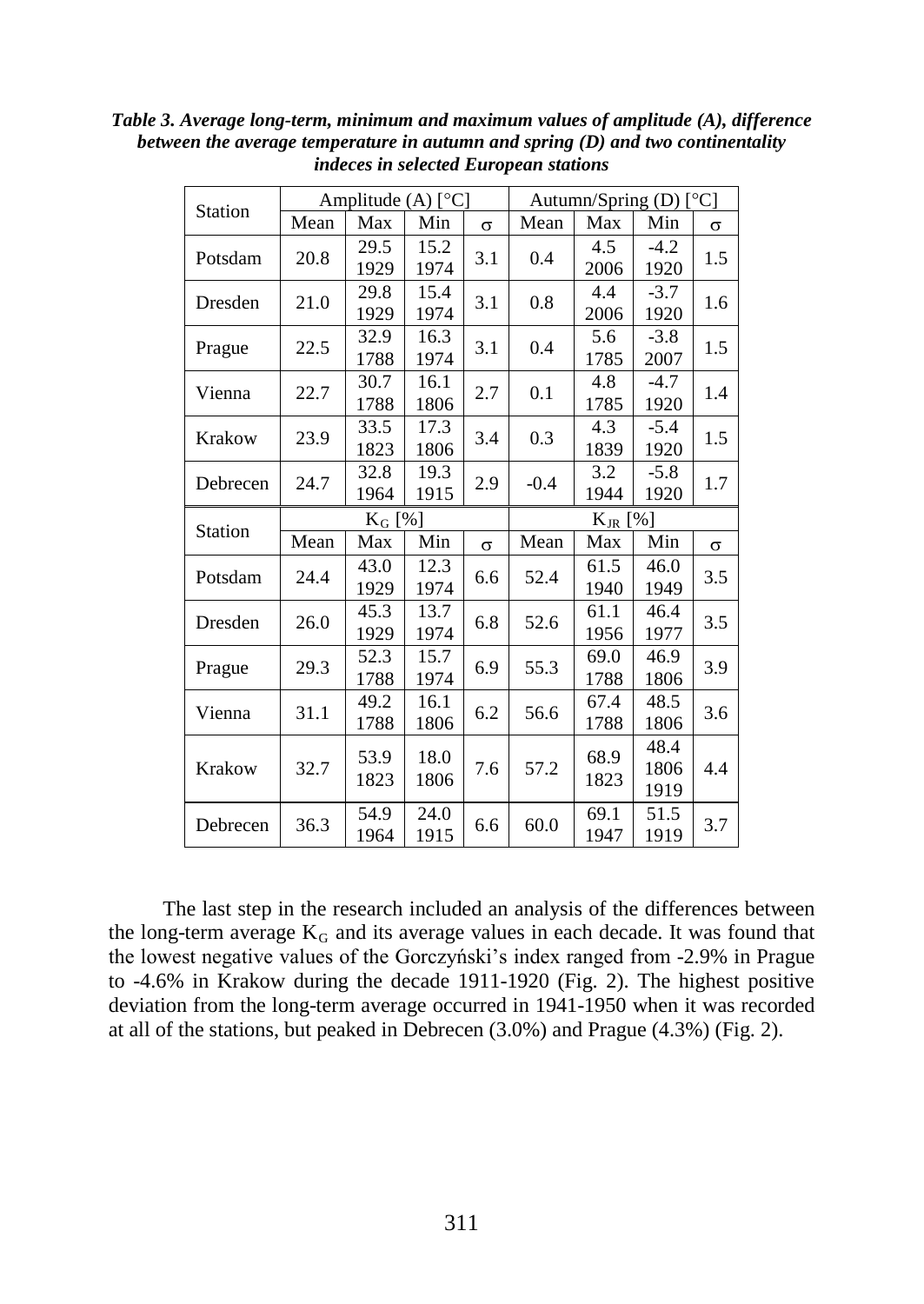

*Fig. 3. Long-term average deviation of Gorczynski index (%) in the different decades in selected European stations*

### **4. CONCLUSIONS**

The amplitude of air temperature provides the simplest means to assess continental vs. oceanic influences on European climatic conditions. Characteristic features of a continental climate primarily include hot summers and severe winters, as well as higher spring than autumn temperatures (Martyn 1992). This is corroborated by this study. Indeed, the lowest and negative values of the D index among the stations were recorded in Debrecen. The average values of thermal continentality calculated at these stations clearly show a decline of the maritime influence on the climate from the west towards the east of the continent.

Fluctuations in continental and maritime dominance are observed not just in space, but also in time. The first wave of declining continental influence was noted at the turn of the  $19<sup>th</sup>$  century in Prague, Vienna and Krakow. The second such wave occurred at all of the stations in the 1970s and 1980s. The highest climatic continentality occurred during the 1930 and 1940s in Krakow, Vienna, Prague, Potsdam and Dresden.

**ACKNOWLEDGEMENTS.** The authors are grateful to the Polish-Hungarian bilateral project, TÉT\_10-1-2011-0037 for the partial support.

#### **REFERENCES**

- 1. Baltas, E.A. (2007), *Spatial distribution of climatic indices in northern Greece,*  Meteorological Applications 14, 69-78.
- 2. Baryson, R.A. (1974), *A perspective on climate change*, Science 184, 4138.
- 3. Brázdil, R., Chromá, K., Dobrolný, P., Tolasz, R. (2009), *Climate fluctuations in the Czech Republic during the period 1961-2005*, International Journal of Climatology 29, 223-242.